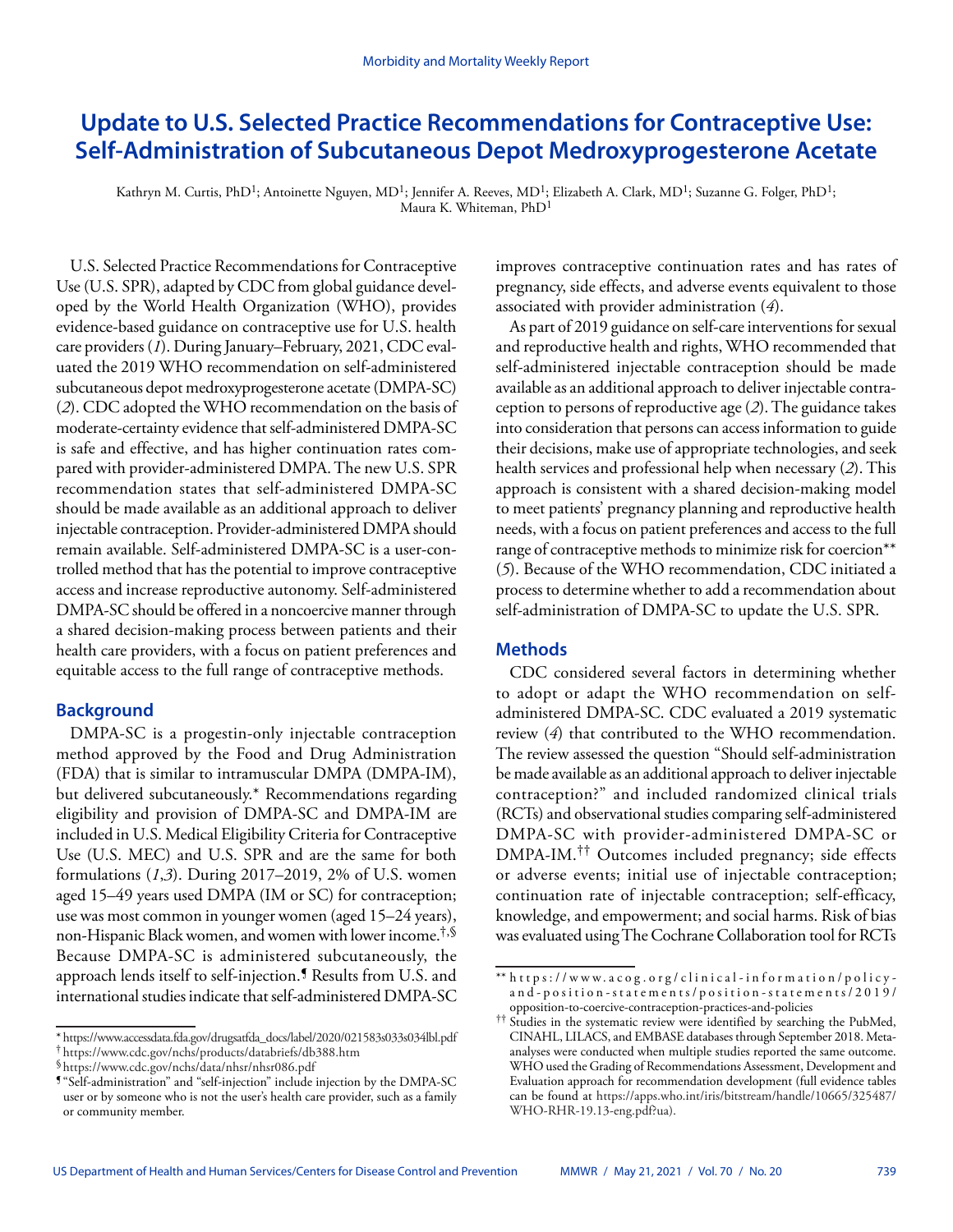and the Evidence Project tool for observational studies. CDC updated the search to identify additional articles published through January 15, 2021, using the same search strategy and inclusion criteria as the 2019 published review. CDC also considered global information on values and preferences about self-administration of DMPA-SC (*2*), and information on implementation of self-administered DMPA-SC in the United States (*6*–*8*).

CDC invited 18 external experts to serve as ad hoc reviewers of the evidence and the WHO recommendation. These reviewers were selected because of their knowledge of methods of contraception and experience in providing family planning services in various settings and to a range of patient populations, including adolescents and persons with disabilities. The reviewers joined one of three teleconferences held in January and February 2021, during which CDC presented the evidence, the WHO recommendation process and outcome, and information about implementing self-administered DMPA-SC in the United States. Participants provided their individual perspectives and experiences about how the evidence might influence U.S. clinical practice and how the WHO recommendation is applicable to the U.S. context. The teleconferences were designed to exchange information; participants were not asked to develop recommendations or a consensus opinion. After the teleconferences, CDC developed the recommendation described in this report, taking into consideration the evidence, the WHO recommendation, and the individual perspectives provided by the expert reviewers.

## **Evidence and Rationale**

The 2019 systematic review identified six studies that assessed self-administered DMPA-SC compared with provideradministered DMPA-SC or DMPA-IM (*4*). Studies included participants of different age ranges; five studies included participants aged ≥18 years and one study included participants aged ≥15 years. Two of the studies were conducted in the United States. Three of the studies were RCTs and three were prospective cohort studies; all of the studies followed participants for 12 months. Higher rates of continuation were observed with self-administered DMPA-SC than with provider-administered DMPA (SC or IM) (metaanalysis pooled relative risk  $[RR] = 1.27, 95\%$  confidence interval  $[CI] = 1.16 - 1.39$  for RCTs and pooled  $RR = 1.18, 95\%$  CI = 1.10–1.26 for observational studies). Pregnancy was measured in four studies; rates were low overall (≤1%) and did not differ between self-administered and provider-administered groups. Two studies found higher rates of injection site reactions with self-administered DMPA-SC compared with provider-administered DMPA-IM, and two studies found no differences. No other side effects or adverse events were increased with self-administration. None of the studies reported on self-efficacy, knowledge, and empowerment, or social harms. CDC identified one additional secondary analysis from a primary study included in the 2019 published systematic review; this analysis found similar 12-month continuation rates for self-administered DMPA-SC among younger (aged 18–24 years) and older (aged ≥25 years) participants (*9*).

WHO determined the evidence to be of moderate-certainty and that the benefits of self-administration outweighed any potential harms, resulting in a strong recommendation that self-administered injectable contraception should be made available as an additional approach to deliver injectable contraception to persons of reproductive age (*2*). WHO also considered resources, feasibility, equity and human rights, and the potential for the intervention to improve health equity if implemented in the context of an enabling environment (*2*). Implementation issues, such as safe disposal of self-injection equipment, were also considered as were values and preferences about self-administered DMPA-SC through literature review and a global survey (*2*). Self-administered DMPA-SC was found to be acceptable, easy to use, and preferable to provider administration. Convenience, accessibility, ease of administration, and privacy and confidentiality were important in choosing self-administration. Potential barriers included fear of needles, fear of incorrect administration, and preference for seeing a health care provider. WHO noted insufficient evidence to assess values and preferences from some subgroups, including persons of different age groups. Data on health care providers' perspectives were limited (*2*).

The 2019 published systematic review (*4*) included two U.S. RCTs that reported implementation outcomes (*6*,*7*). Participants in both studies were provided brief instructional sessions using information from the DMPA-SC package insert, after which they were able to self-administer DMPA-SC. In one of the studies, 97% of participants reported that it was easy to administer the injection at 12 months, and 87% reported high satisfaction with selfadministration at 12 months, which was similar to that for provider-administration (92%) (*7*). An additional U.S. study on self-administered DMPA-SC implementation during the COVID-19 pandemic found that 37% of contacted DMPA-IM patients were interested in self-administration of DMPA-SC, and 58% of interested persons reported that they initiated self-administration (*8*). Reasons for not initiating the approach included deciding not to self-administer, moving away, and pharmacy and insurance barriers (*8*).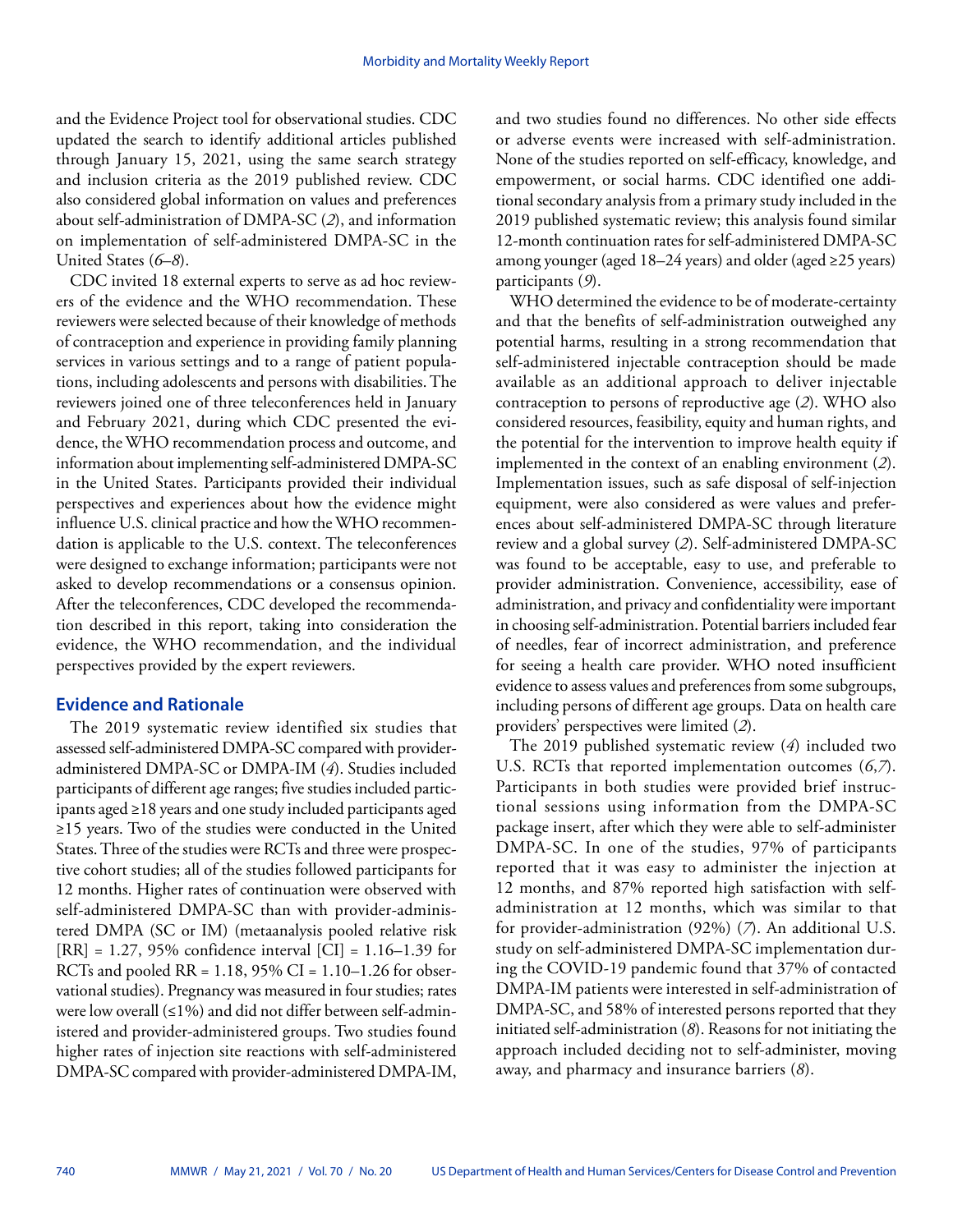# **Recommendation for Self-Administration of DMPA-SC**

CDC adopted the WHO recommendation for self-administered DMPA-SC, which was guided by evidence that the practice increases contraceptive continuation and has equivalent rates of pregnancy, side effects, and associated adverse events compared with provider-administration. The new U.S. SPR recommendation states that self-administered DMPA-SC should be made available as an additional approach to deliver injectable contraception (Box).

# **Discussion**

Self-administered DMPA-SC might improve access to contraception by removing barriers, such as in-person visits to a health care provider, while promoting empowerment through self-care. As with the WHO recommendation, CDC emphasized that self-administered DMPA-SC should be made available as an additional approach; provider-administered DMPA should remain available. Self-administered DMPA-SC should be offered in a noncoercive, person-centered, and equitable manner, as part of access to the full range of contraceptive methods.

Self-administered DMPA-SC is an option for anyone eligible to use provider-administered DMPA, including adolescents, and the U.S. MEC can be used to assess medical eligibility for DMPA-SC use<sup>§§, 1</sup>,  $\frac{3}{2}$ . Recommendations for initiation, follow-up, and reinjection intervals for self-administered

### **BOX. Update to U.S. Selected Practice Recommendations for Contraceptive Use\***

## **New recommendation**

• Self-administered subcutaneous depot medroxyprogesterone acetate (DMPA-SC) should be made available as an additional approach to deliver injectable contraception.

## **Comments and evidence summary**

- Self-administered DMPA-SC is a user-controlled method that has the potential to improve contraceptive access and increase reproductive autonomy.
- Self-administered DMPA-SC should be made available as an additional approach; provider-administered DMPA should remain available.
- Self-administered DMPA-SC should be offered in the context of shared decision-making, with a focus on patient preferences and access to the full range of contraceptive methods.
- Existing recommendations in the U.S. Medical Eligibility Criteria for Contraceptive Use and U.S. Selected Practice Recommendations for Contraceptive Use for provider-administered DMPA also apply to self-administered DMPA-SC.
- As with provider-administered DMPA, no routine follow-up is required; however, the patient should be encouraged to contact a health care provider at any time 1) to discuss side effects or other problems, 2) if there is a desire to change the method being used (including requesting provider-administered DMPA), or 3) if there are questions or concerns around re-injection.
- A systematic review and meta-analysis of three randomized controlled trials (RCTs) and three prospective cohort studies compared self-administration of DMPA-SC with provider-administered DMPA-SC or DMPA-IM.†
	- ű Higher rates of continuation were observed with self-administration compared with provider-administration (pooled relative risk  $[RR] = 1.27, 95\%$  confidence interval  $[CI] = 1.16-1.39$  for three RCTs and pooled  $RR = 1.18$ ,  $95\%$  CI = 1.10–1.26 for three cohort studies).
	- ű Pregnancy rates were low and did not differ between self-administered and provider-administered groups (four studies).
	- ű Two studies found higher rates of injection site reactions with self-administered DMPA-SC compared with provider-administered DMPA-IM, and two studies found no differences.
	- <sup>o</sup> No other side effects or adverse events were increased with self-administered DMPA-SC.

<sup>§§</sup> The recommendations refer to contraceptive methods being used for contraceptive purposes; the recommendations do not consider the use of contraceptive methods for treatment of medical conditions because the eligibility in these situations might differ.

<sup>¶¶</sup> [https://www.cdc.gov/reproductivehealth/contraception/pdf/summary-chart](https://www.cdc.gov/reproductivehealth/contraception/pdf/summary-chart-us-medical-eligibility-criteria_508tagged.pdf)[us-medical-eligibility-criteria\\_508tagged.pdf](https://www.cdc.gov/reproductivehealth/contraception/pdf/summary-chart-us-medical-eligibility-criteria_508tagged.pdf)

<sup>\*</sup> <https://www.cdc.gov/reproductivehealth/contraception/mmwr/spr/summary.html>

<sup>†</sup>Kennedy CE, Yeh PT, Gaffield ML, Brady M, Narasimhan M. Self-administration of injectable contraception: a systematic review and meta-analysis. BMJ Glob Health 2019;4:e001350.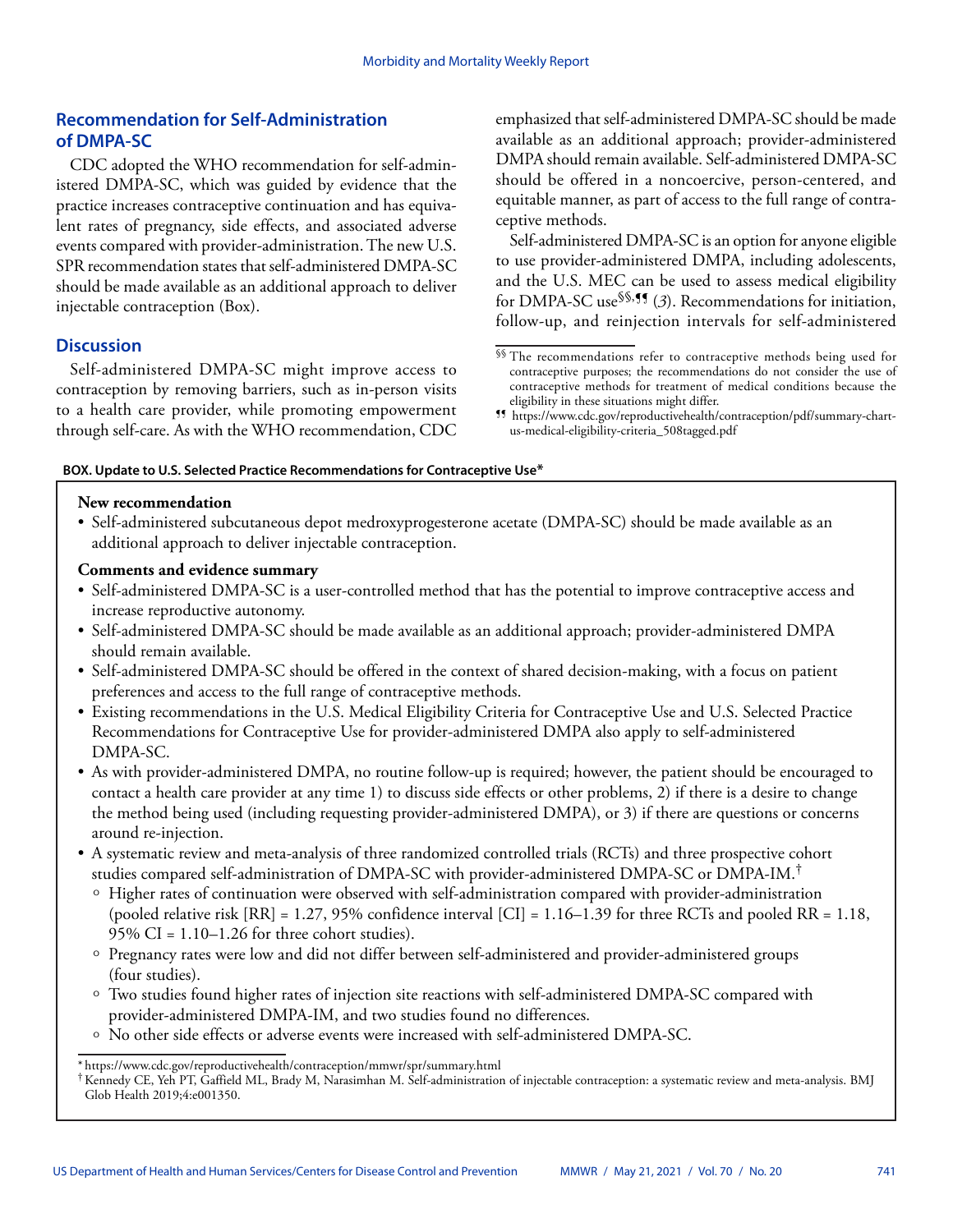DMPA-SC are the same as those for provider-administered DMPA (*1*). Repeat DMPA injections should be provided every 3 months (13 weeks); the repeat DMPA injection can be given up to 2 weeks late (15 weeks from the last injection) without requiring additional contraceptive protection (*1*). Although the FDA label states that DMPA-SC is only to be administered by a health care professional, health care providers might prescribe an FDA-approved drug for off-label use (including administering a drug in a different way, such as self-administration) when medically indicated, as determined by the health care provider, for their patient.\*\*\*,††† Resources for implementing self-administration of DMPA-SC have been developed by several organizations§§§,¶¶¶,\*\*\*\* (*8*). Critical implementation elements to consider include instruction (e.g., in-person or through telemedicine) on self-injection and sharps disposal; access to follow-up care for questions or to switch to provider-administration or another contraceptive method; reinjection reminders; and administrative issues, such as ordering, billing, and reimbursement. Availability of self-administered DMPA-SC expands options for pregnancy prevention and enhances reproductive autonomy when offered in a noncoercive manner through a shared decision-making process between patients and their health care providers, with a focus on patient preferences and equitable access to the full range of contraceptive methods.

¶¶¶ <https://rhntc.org/resources/covid-19-and-family-planning-services-faq> \*\*\*\* [https://societyfp.org/wp-content/uploads/2021/02/SFP-Interim-](https://societyfp.org/wp-content/uploads/2021/02/SFP-Interim-Recommendations-Contraception-and-COVID-19_-02.18.2021.pdf)[Recommendations-Contraception-and-COVID-19\\_-02.18.2021.pdf](https://societyfp.org/wp-content/uploads/2021/02/SFP-Interim-Recommendations-Contraception-and-COVID-19_-02.18.2021.pdf)

#### **Acknowledgments**

*Invited Expert Reviewers:* Tammy Bennett, Louisiana Department of Health; Elise Berlan, The Ohio State University; June Gupta, Planned Parenthood Federation of America; John Harris, University of Pittsburgh; Jennifer Karlin, University of California, Davis; Maayan Leroy-Melamed, Tufts University; Amy Margolis, U.S. Department of Health and Human Services; Jamila Perritt, Physicians for Reproductive Health; Michael Policar, National Family Planning and Reproductive Health Association and University of California-San Francisco; Sally Rafie, University of California-San Diego; Jennefer Russo, Harbor-UCLA Medical Center; Sarita Sonalkar, University of Pennsylvania; Jennifer Tang, Society of Family Planning and University of North Carolina; Jennifer Villavicencio, American College of Obstetricians and Gynecologists; Michele

#### **Summary**

What is already known about this topic?

Subcutaneous depot medroxyprogesterone acetate (DMPA-SC) is an FDA-approved injectable contraceptive method available in the United States.

#### What is added by this report?

CDC updated recommendations in the U.S. Selected Practice Recommendations for Contraceptive Use to state that selfadministered DMPA-SC should be made available as an additional approach to deliver injectable contraception.

#### What are the implications for public health practice?

Self-administration of DMPA-SC is safe and effective and might expand access to a user-controlled contraceptive method. This option should be offered in a noncoercive manner through shared decision-making, with a focus on patient preferences and equitable access to the full range of contraceptive methods, including provider-administered DMPA.

Whitt, OCHIN; Tracey Wilkinson, Indiana University; Jacki Witt, National Clinical Training Center for Family Planning; Justine Wu, University of Michigan.

*CDC Attendees at Expert Review Teleconference:* Elizabeth Clark, Shanna Cox, Kathryn Curtis, Suzanne Folger, Sarah Foster, Antoinette Nguyen, Jennifer Reeves, Lisa Romero, Riley Steiner, Heather Tevendale, Maura Whiteman, Lauren Zapata.

*Competing Interests for Expert Reviewers and Expert Review Teleconference Attendees:* Sally Rafie is a member of the Clinical Advisory Board for Afaxys, Inc. and Jacki Witt is an Advisory Board Member for Mayne Pharmaceuticals.

Corresponding author: Kathryn M. Curtis, [kmc6@cdc.gov,](mailto:kmc6@cdc.gov) 770-488-6397.

All authors have completed and submitted the International Committee of Medical Journal Editors form for disclosure of potential conflicts of interest. No other potential conflicts of interest were disclosed.

#### **References**

- 1. Curtis KM, Jatlaoui TC, Tepper NK, et al. U.S. Selected practice recommendations for contraceptive use, 2016. MMWR Recomm Rep 2016;65(No. RR-4)[. PMID:27467319](https://www.ncbi.nlm.nih.gov/entrez/query.fcgi?cmd=Retrieve&db=PubMed&list_uids=27467319&dopt=Abstract) [https://doi.org/10.15585/mmwr.](https://doi.org/10.15585/mmwr.rr6504a1) [rr6504a1](https://doi.org/10.15585/mmwr.rr6504a1)
- 2. World Health Organization. WHO consolidated guidance on self-care interventions for health: sexual and reproductive health and rights. Geneva, Switzerland: World Health Organization 2019.
- 3. Curtis KM, Tepper NK, Jatlaoui TC, et al. U.S. medical eligibility criteria for contraceptive use, 2016. MMWR Recomm Rep 2016;65(No. RR-3). [PMID:27467196](https://www.ncbi.nlm.nih.gov/entrez/query.fcgi?cmd=Retrieve&db=PubMed&list_uids=27467196&dopt=Abstract) <https://doi.org/10.15585/mmwr.rr6503a1>
- 4. Kennedy CE, Yeh PT, Gaffield ML, Brady M, Narasimhan M. Selfadministration of injectable contraception: a systematic review and metaanalysis. BMJ Glob Health 2019;4:e001350. [PMID:31179026](https://www.ncbi.nlm.nih.gov/entrez/query.fcgi?cmd=Retrieve&db=PubMed&list_uids=31179026&dopt=Abstract) [https://](https://doi.org/10.1136/bmjgh-2018-001350) [doi.org/10.1136/bmjgh-2018-001350](https://doi.org/10.1136/bmjgh-2018-001350)

<sup>\*\*\*</sup> FDA labeling states that DMPA-SC is only to be administered by a health care professional. Therefore, self-administration of DMPA-SC is considered "off-label."

<sup>†††</sup> [https://www.fda.gov/patients/learn-about-expanded-access-and-other](https://www.fda.gov/patients/learn-about-expanded-access-and-other-treatment-options/understanding-unapproved-use-approved-drugs-label)[treatment-options/understanding-unapproved-use-approved-drugs-label](https://www.fda.gov/patients/learn-about-expanded-access-and-other-treatment-options/understanding-unapproved-use-approved-drugs-label)

<sup>§§§</sup> [https://www.nationalfamilyplanning.org/file/documents---service-delivery](https://www.nationalfamilyplanning.org/file/documents---service-delivery-tools/NFPRHA---Depo-SQ-Resource-guide---FINAL-FOR-DISTRIBUTION.pdf)[tools/NFPRHA---Depo-SQ-Resource-guide---FINAL-FOR-](https://www.nationalfamilyplanning.org/file/documents---service-delivery-tools/NFPRHA---Depo-SQ-Resource-guide---FINAL-FOR-DISTRIBUTION.pdf)[DISTRIBUTION.pdf](https://www.nationalfamilyplanning.org/file/documents---service-delivery-tools/NFPRHA---Depo-SQ-Resource-guide---FINAL-FOR-DISTRIBUTION.pdf)

<sup>1</sup>Division of Reproductive Health, National Center for Chronic Disease Prevention and Health Promotion, CDC.